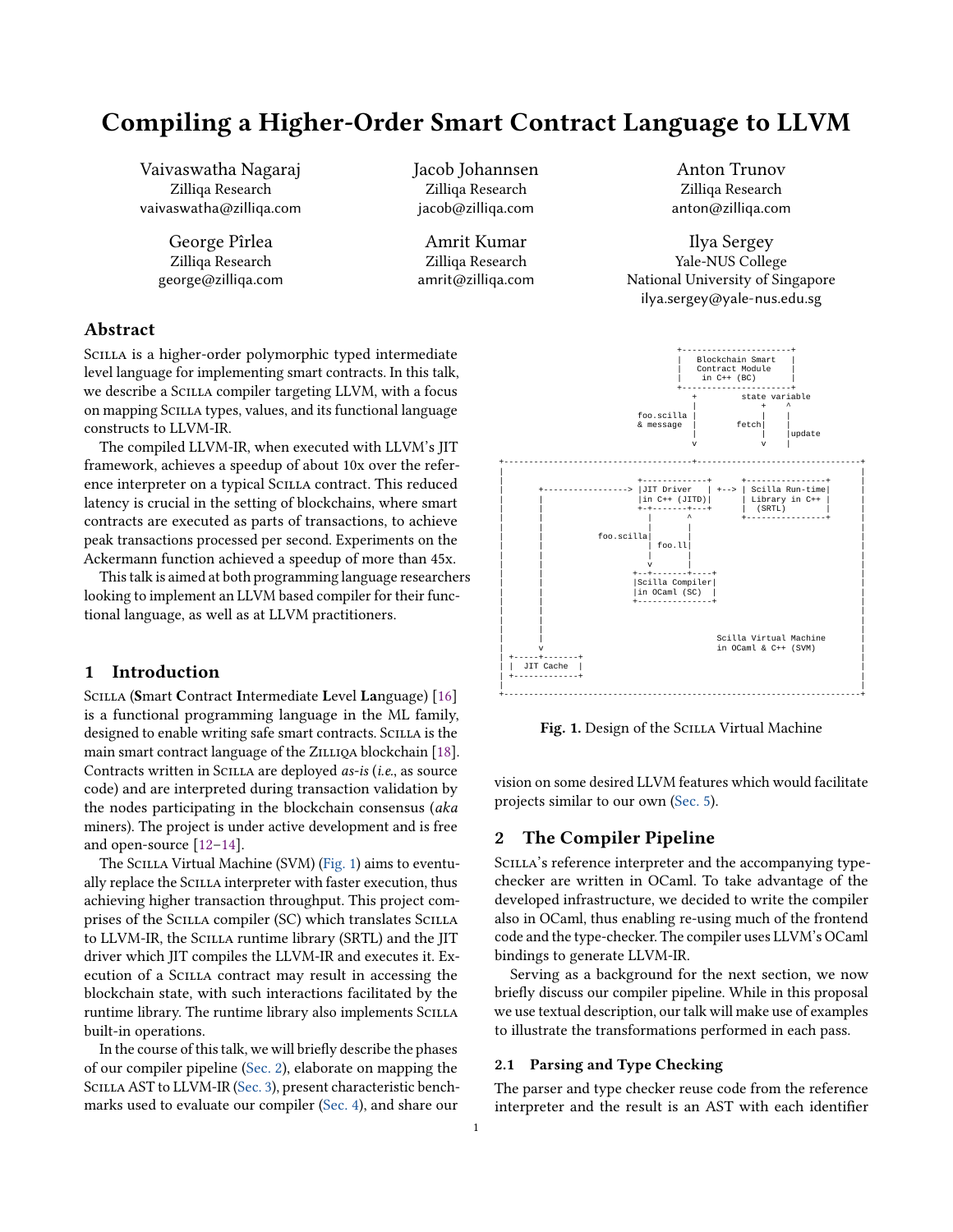```
1 fun (p : List (Option Int32)) ⇒
2 match p with
3 \vert Nil \Rightarrow z
4 | Cons (Some x) xs \Rightarrow x5 | Cons \_\rightarrow \mathsf{z}6 end
```
Fig. 2. Nested pattern in a match-expression.

annotated with its type. The type annotations are necessary for code generation later on.

#### 2.2 Dead Code Elimination

SCILLA follows a whole-program compilation model. This means that along with the program currently being compiled, we also compile imported libraries. While the DCE pass is useful in the traditional sense, our primary goal for it here is to simply eliminate unused imported library functions, to improve compile time.

#### 2.3 Pattern Match Flattening

Scilla allows for nested patterns in a match expression. For example, the expression shown in [Fig. 2](#page-1-0) requires checking for a Some constructor inside an object created with the Cons constructor. To efficiently translate pattern match constructs into an LLVM switch statement, match expressions with nested patterns are flattened into nested match expressions with flat patterns [\[10\]](#page-3-6).

### 2.4 Uncurrying

As is common in functional programming languages, SCILLA functions and their applications (calls) follow curried semantics  $[2]$ . This means that a function taking *n* arguments is actually a function that takes in one argument and returns a function to process the remaining  $n - 1$  arguments and produce the result. The uncurrying pass transforms the AST to have regular C-like (and LLVM-IR) function call semantics, *i.e.*, functions may take  $n \geq 0$  arguments, and their calls will provide exactly  $n$  arguments. The change in semantics is accompanied by an optimization pass that analyzes all calls of a function, and when all of them provide the same  $n$ number of arguments, the function is translated to a function taking n arguments. If it cannot prove so, then the function is translated to take just one argument, and a nested function handling the rest. An example: If all calls of the function  $f$ : T1 -> T2 -> T3 provide two arguments (of type T1 and T2), then f is transformed to have the type  $f : (T1, T2) \rightarrow T3$ .

At the time of writing this proposal, our uncurrying pass changes the semantics of the AST to use uncurried semantics, but we do not have the optimization implemented yet.

#### 2.5 Monomorphize

Parametric polymorphism (also called generic programming) is typically implemented using type-erasure (Java, ML, etc) or monomorphization (C++, Rust). The former erases all

type information in generic code after type-checking and generates a single copy of the code. This requires that runtime values be boxed (i.e., values of all types represented uniformly [\[8\]](#page-3-8)) so that they can all be handled uniformly in the generic code. On the other hand monomorphization specializes the code for each possible (at runtime) ground type (i.e., types that don't have a type parameter) [\[17\]](#page-3-9), creating copies of the code. While this results in code replication, each copy can be efficiently compiled because the runtime values no longer need to be boxed [\[3\]](#page-3-10).

A third approach to parametric polymorphism is to wait until polymorphic code is used, and specialize it then (typically using JIT compilation). This approach is used in C# [\[5\]](#page-3-11) and Ada [\[6\]](#page-3-12).

SCILLA is based on System F  $[4, 15]$  $[4, 15]$  $[4, 15]$  – an expressive type system with *explicit* type bindings and instantiations. We implement parametric polymorphism by specializing each polymorphic SCILLA expression with all possible ground types. This uses a higher-order data-flow analysis to track flow of types into polymorphic expressions [\[9\]](#page-3-15). As type instantiation may happen in stages for Scilla expressions with several type parameters, we choose to compile a polymorphic expression as a dynamic dispatch table, associating ground types with the corresponding monomorphic version of the expression. This provides for a simpler compilation that saves us from replicating code outside of the polymorphic expression, but at the cost of a runtime indirection indexing into the (possibly nested) dynamic dispatch tables. While this is a mix of existing strategies to implement parametric polymorphism, we are not aware of one that uses this exact combination.

#### 2.6 Closure Conversion

As is typical of higher-order languages, SCILLA allows one to pass functions as arguments to other functions and return them, as well as to define functions nested inside other functions. This means a function may have not only its arguments available for use inside, but also a set of "free variables" that are defined outside its syntactic definition.

The closure conversion pass [\[1\]](#page-3-16) computes the set of free variables for each function, constructs an aggregate type to hold all the free variables of the function (conventionally called the function's environment) and lifts the function definition to the top / global level, as is required for LLVM-IR generation (where all functions are defined at the top level). The lifted function takes the environment as an argument.

When functions are used as values in the program, each such variable is now a pair of (1) pointer to the function definition and (2) the environment. Function applications (calls) are translated into to calling the function pointer, with the paired environment being passed as an additional argument.

In our implementation, this pass also flattens the AST by transforming nested let-in expressions into a sequence of assignment statements.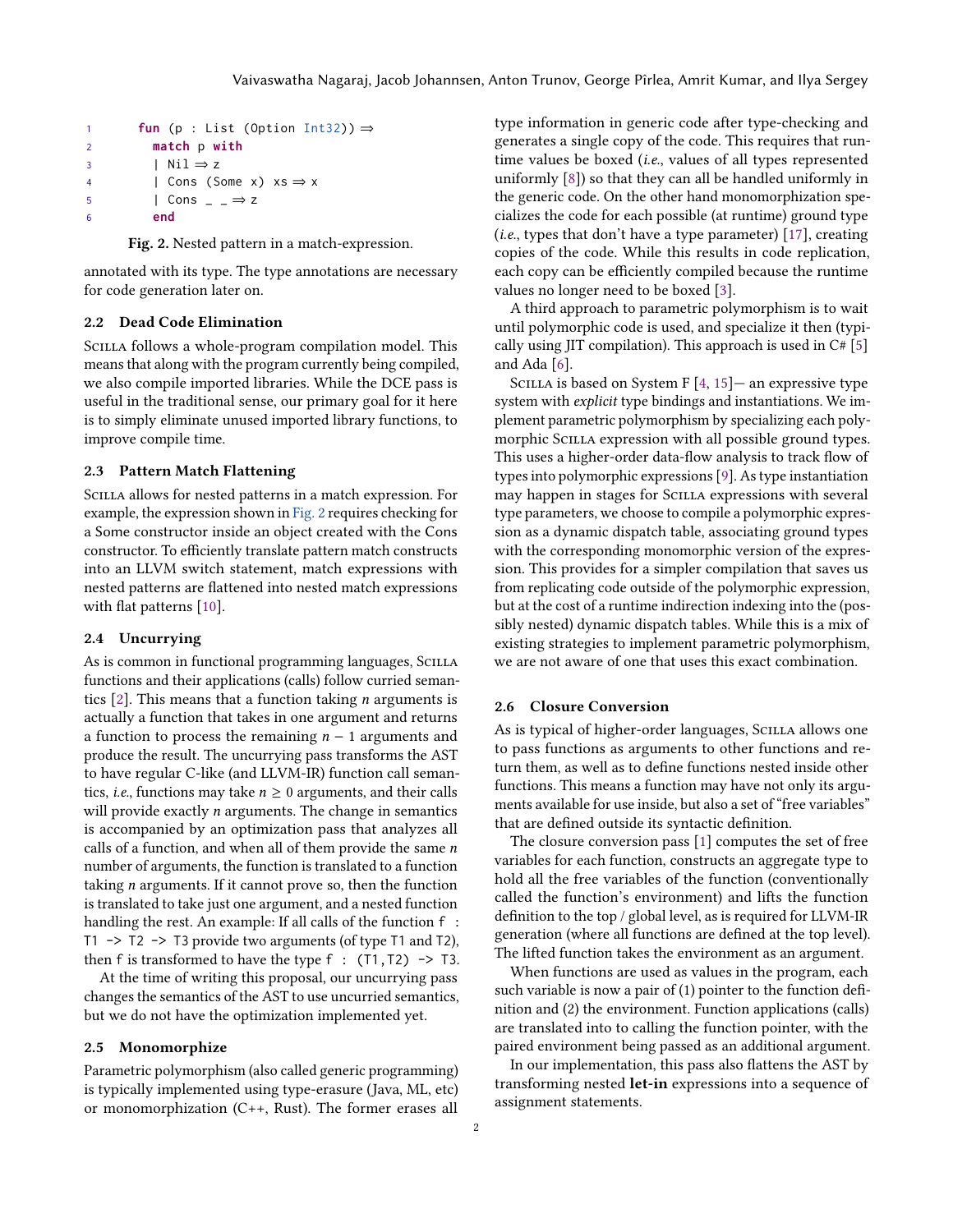# <span id="page-2-0"></span>3 Mapping Scilla to LLVM-IR

The final stage of the compiler pipeline translates the closure converted AST to LLVM-IR.

#### 3.1 Type Descriptors

Although Scilla code is monomorphized by the time we generate LLVM-IR for it (which means we know the ground type of code and values that we're generating code for), at times it is necessary for code in the runtime library to operate on Scilla values. For example, many Scilla contract executions end with sending out a message (which for the purposes of this discussion is just a composite Scilla value). The message needs to be serialized into a JSON. It is much simpler to do the JSON serialization outside in the runtime library rather than generate code to do that.

Such a scenario gives rise to the requirement that we communicate the type of a SCILLA value to the runtime library. To this end we define type descriptor structs, defined to be identical in both the runtime library and in the generated code. Every type in the program being compiled will have a type descriptor built for it. A global type descriptor table is added into the compiled LLVM module, and interactions with the runtime library that require the type of a value will use the type's index in this table.

#### 3.2 Primitive Types

- Integer types: Scilla has signed and unsigned integer types with widths 32, 64, 128 and 256. These types are mapped to LLVM integer types, but with a wrapper struct type. The wrapper struct enables having a 1-1 relation b/w Scilla types and their translated LLVM types (because LLVM does not distinguish b/w signed and unsigned integers). For example, Int32 translates to the LLVM type  $%Int32 = type { i32 }$
- String types: String and ByStr (byte strings of arbitrary size) in SCILLA translate to LLVM structs containing a pointer to their contents and an integer field with the size.
- ByStr $X$ : Fixed-sized byte strings (i.e.,  $X$  is known at compile time) translate to LLVM array type  $[X \times i8]$ .

#### 3.3 ADTs

Algebraic Data Types (also called variants or tagged unions) are composite types that have one or more "constructors" (sum type), each of which allow defining the value to be a tuple (product type). Figure [3](#page-2-1) shows an integer list defined in Scilla. It has two constructors <code>Nil</code> and <code>Cons $^1$  $^1$ .</code>

Because different constructors may be used to construct a value of a specific ADT, ADTs cannot easily be represented unboxed. We represent ADT values via a pointer to a packed struct containing the actual ADT value.

<span id="page-2-1"></span>1 **type** MyList = 2 | Nil 3 | Cons of Int32 MyList

Fig. 3. Defining an integer list in SCILLA.

For an ADT tname with constructors cname1, cname2, ... cnameN, we define LLVM types %tname = type { i8, %cname1\*, %cname2\*,  $\ldots$  %cnameN\*}, %cname1 = type  $\leq$  i8, [types in cname1's tuple]}>, %cname2 = ... etc. The LLVM type %tname acts as the placeholder for all values of this ADT, and a pointer to this type is used to represent the boxed ADT values. It is always only dereferenced for its first i8 field, which is the tag representing the specific constructor used to build this value. The other fields are defined only for type completeness, with the idea that, in the future, we can type-check the LLVM-IR at the level of SCILLA types. The tag field is dereferenced at pattern matches, and based on which branch is taken, the pointer is cast to a %cnameI pointer and used.

We use packed LLVM structs to represent ADT values so that, when we build or deconstruct ADT values in the runtime library, we do not have to bother with architecture specific struct packing / padding.

#### 3.4 Maps

Maps are boxed and hence handled using an opaque pointer. We rely on the runtime library to create a map and perform operations on it. In the runtime library, maps are defined as unordered\_map<string, any>. This map's value type is std::any because it needs to be able to represent any SCILLA type, including nested maps and program specific user-defined types.

#### 3.5 Messages

Message types in Scilla are used to create events, exceptions and outgoing messages. Message objects are created similar to tuples in other languages, but with each component being given a name. In other words, they do not have an explicit predefined type. To enable the runtime library to work with Message objects, we encode them as a sequence of triples, each consisting of a name, type descriptor, and the value itself. The sequence is headed by an integer indicating the number of fields.

#### 3.6 Closures

All SCILLA functions are represented as closures, irrespective of whether they have free variables or not. In the generated LLVM-IR, a closure is represented by an anonymous struct type { fundef\_sig\*, void\* } where fundef\_sig is the signature of the LLVM function definition. The void  $*$  represents the environment pointer. A stronger type isn't used for the environment pointer because we want to represent different SCILLA functions with the same type, but whose

<span id="page-2-2"></span> $1$ At the time of writing this, SCILLA does not support user-defined selfreferencing ADTs. List is a builtin type.